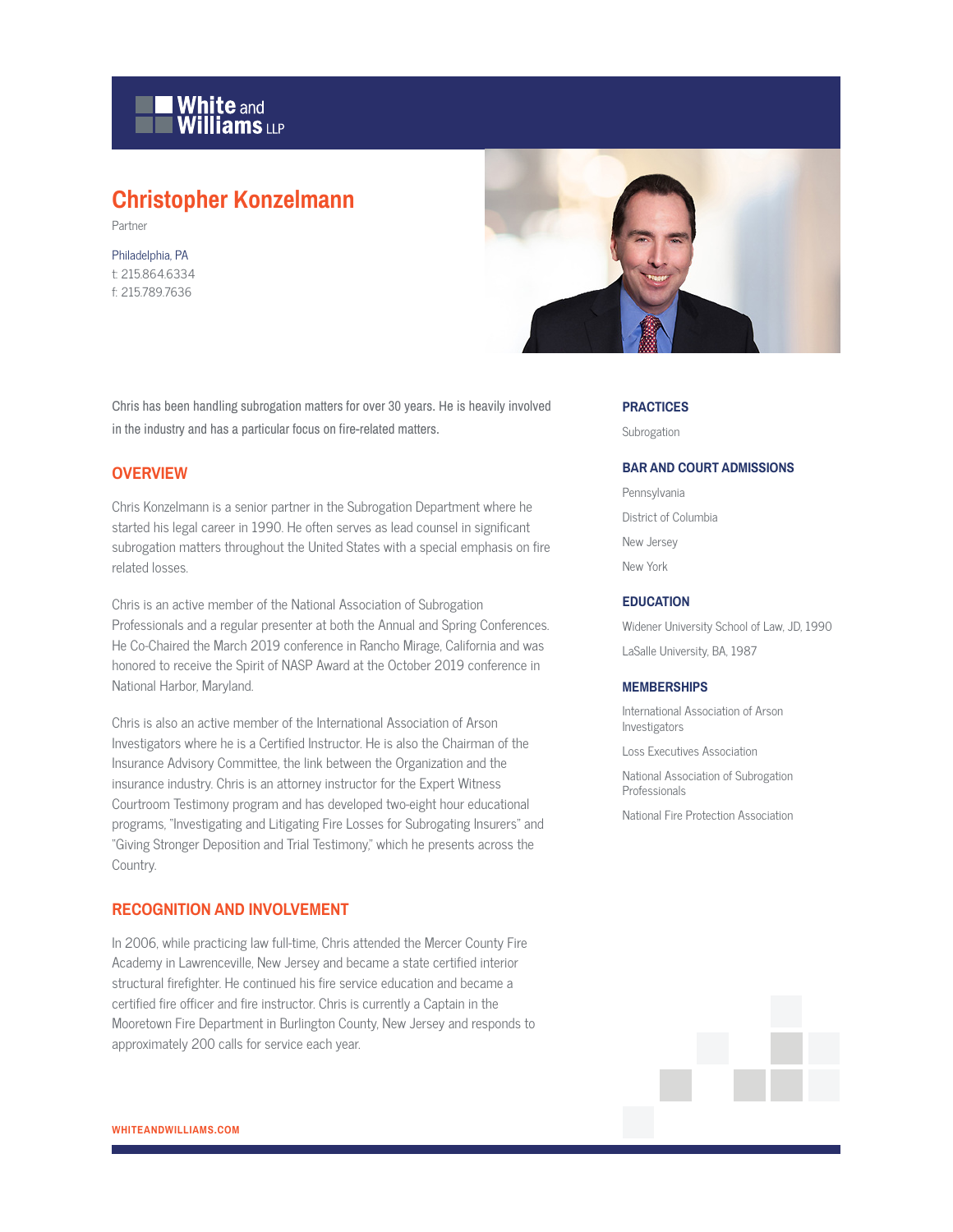

Since 2012, Chris has been selected in a survey of his peers as a Pennsylvania "Super Lawyer" by Super Lawyers.

#### **REPRESENTATIVE MATTERS**

Subrogation Department Defeats Motion for Summary Judgment Six-Figure Settlement Arising From Hot Work Fire Ceiling Collapse Nets Seven-Figure Settlement Subrogation Department Settles a Multi-Leak Water Damage Case White and Williams Secures Seven-Figure Subrogation Settlement Following a Water Leak in a Residential Tower Litigated \$70 million subrogation claim arising from a warehouse fire in New York Litigated \$40 million subrogation claim arising from a fertilizer manufacturing facility fire in Pennsylvania Litigated \$15 million subrogation claim arising from a transformer recycling facility fire in New York Litigated \$5.5 million subrogation claim arising from a fire at a cold storage warehouse facility fire in New Jersey Litigated \$35 million subrogation claim arising from apartment complex fire in Pennsylvania Litigated \$9 million subrogation claim arising from fire in 36,000 square foot mansion in New Jersey Litigated \$8 million subrogation claim arising from grain storage silo fire in Ohio Litigated \$7.5 million subrogation claim arising from County owned historic building fire in New Jersey Litigated \$6 million subrogation claim arising from dining hall fire at summer camp in Maine Litigated \$3.5 million subrogation claim arising from house fire in Connecticut Litigated \$3 million subrogation claim arising from dock collapse in New York Litigated \$2.7 million subrogation claim arising from chimney fire in Georgia Litigated \$2.6 million subrogation claim arising from building fire in New York Litigated \$2.5 million subrogation claim arising from mill fire in Michigan Litigated \$2.5 million subrogation claim arising from restaurant fire in Massachusetts Litigated \$2.1 million subrogation claim arising from warehouse fire in Wisconsin

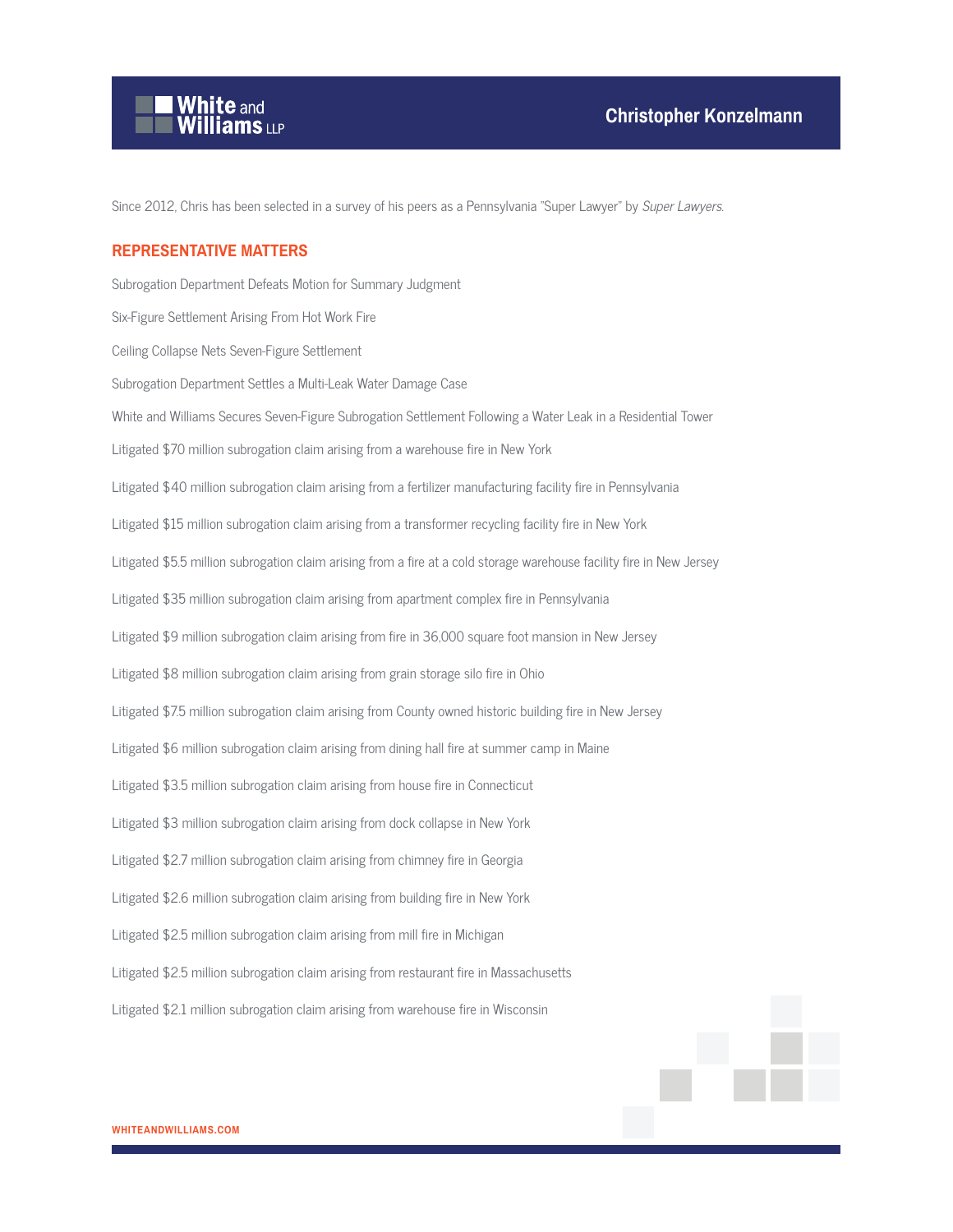# **White and Williams LLP**

Litigated \$2 million subrogation claim arising from collapse of television station transmission tower in Pennsylvania

Litigated \$2 million subrogation claim arising from warehouse fire in New Jersey

Litigated \$1.9 million subrogation claim arising from roof failure in Delaware

Litigated \$1.5 million subrogation claim arising from jewelry store burglary in Texas

Litigated \$1.3 million subrogation claim arising from roof fire in the District of Columbia

Litigated \$1.2 million subrogation claim arising from fast food restaurant fire in California

Litigated \$1 million subrogation claim arising from boardwalk fire in Maryland

Litigated \$1 million subrogation claim arising from partial roof collapse in New Jersey

Litigated \$950,000 subrogation loss arising from ventilation fan fire in Pennsylvania

Oversaw forensic investigations of numerous high dollar losses that did not result in litigation against responsible third parties

Investigated and litigated numerous losses where the damages did not exceed \$1 million

# **IN THE NEWS**

Subrogation Lawyers Get Real Life Fire Training 10.27.21

Christopher Konzelmann Receives 2019 Spirit of NASP Award 10.30.19

Chris Konzelmann Serves as Co-Chair of NASP 2019 Subrogation Litigation: Skills & Management Conference 3.28.19

Congratulations 2016 DE, MA, NJ, NY and PA Super Lawyers and Rising Stars 10.18.16

White and Williams Participates in American Red Cross "No More Fire Deaths" Campaign 10.10.16

Congratulations 2015 DE, MA, NJ, NY and PA Super Lawyers and Rising Stars 10.21.15

# **EVENTS**

Northern Virginia Joint Committee on Fire and Arson Investigation: Fire Investigator (1033) Recertification Virginia Department of Forensic Science – Northern Lab, 12.2.21

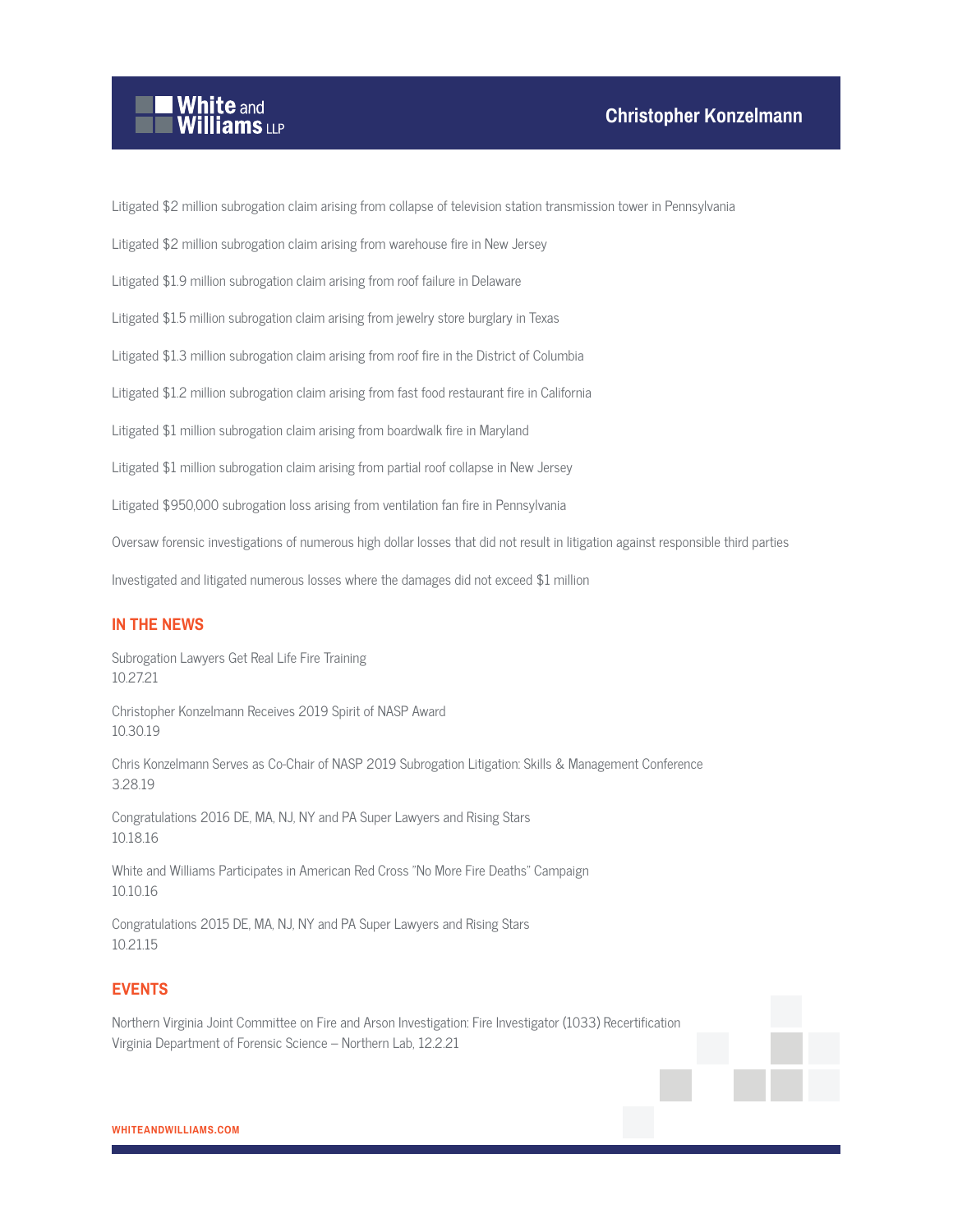# **Christopher Konzelmann**



The Shield Surrounding Online Retailers - The Last 12 Months Webinar | The National Association of Subrogation Professionals, 9.14.21

Reverse Engineering: Forensic Alarm Science Investigations Yields Mission Critical Information for Subrogation Recovery National Association of Subrogation Professionals Annual Conference, 11.17.20

Fire Scene Safety Considerations in the Post-Fire Environment (Part 1 and Part 2) National Association of Subrogation Professionals, Annual Conference, 11.16.20

The Shield Surrounding Online Retailers: An Update on the Prime Strategies Utilized by Cyber Stores The National Association of Subrogation Professionals (Webinar), 5.12.20

Buyer Beware - Lessons Learned from Recent Amazon Cases 2020 National Association of Subrogation Professionals Spring Conference (Webinar), 4.24.20

Giving Stronger Deposition and Trial Testimony IAAI - New Jersey Chapter (Atlantic City, NJ), 11.5.19

How NFPA 921 and NFPA 1033 Can Make Or Break Your Fire Loss Subrogation Claim National Association of Subrogation Professionals, Annual Conference (Washington, DC), 10.29.19

Investigating and Litigating Fire Loss Claims for Subrogating Insurance Carriers IAAI - Pennsylvania Chapter (State College, PA), 6.19.19

NASP 2019 Subrogation Litigation: Skills & Management Conference NASP Spring Conference (Rancho Mirage, CA), 3.28.19

Giving Stronger Deposition and Trial Testimony IAAI - Indiana Chapter (South Elgin, IL), 3.6.19

The Shield Surrounding Online Retailers: An Update on the Prime Strategies Utilized by Cyber Stores to Deflect Accountability NASP Annual Conference (Orlando, FL), 11.12.18

Effective Deposition and Trial Testimony International Association of Arson Investigators (Indianapolis, IN), 8.20.18

Standard of Care in Fire Loss Litigation NASP Subrogation Litigation: Skills & Management Conference (New Orleans, LA), 3.22.18

Fire Scene Safety, Preservation, and Relationships: Three Keys to a Safe and Successful Fire Investigation NASP Annual Conference (Austin, TX), 11.7.17

What Happens After Suppression? Burlington County Fire Marshal's Association (Westampton, NJ), 9.28.17

Litigating Fire Losses: What Origin and Cause Consultants Should Know International Association of Arson Investigators (Ames, Iowa), 9.14.17